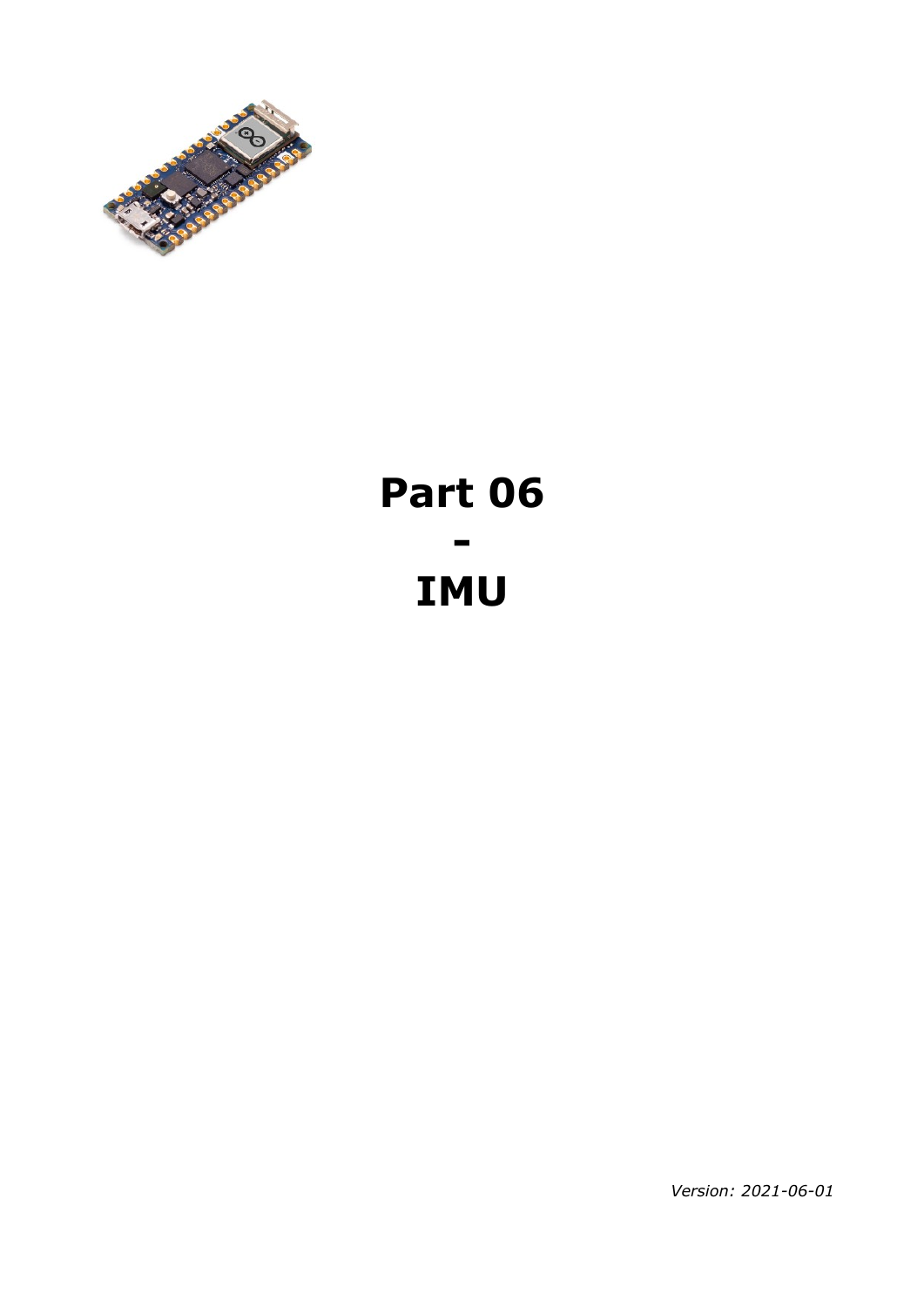## **Accessing IMU data**

In this tutorial, we will learn how to access the gyroscope and accelerometer onboard the Nano RP2040 Connect. For this, we will be using the Arduino\_LSMDS63 library. **Note:** if you need help setting up your environment to use your Arduino Nano RP2040 board, please refer to this installation guide.

An IMU (Inertial Measurement Unit) is a component that exists of different sensors that records data such as specific force, angular rate, orientation. On the Nano RP2040 Connect, there is one gyroscope and one accelerometer**.** Let's take a look at how they work!

#### **Accelerometer**

An accelerometer is an electromechanical device used to measure acceleration forces. Such forces may be static, like the continuous force of gravity or, as is the case with many mobile devices, dynamic to sense movement or vibrations. Acceleration.

In this example, we will use the accelerometer as a "level" that will provide information about the position of the board. With this application we will be able to read what the relative position of the board is, as well as the degrees by tilting the board up, down, left or right.

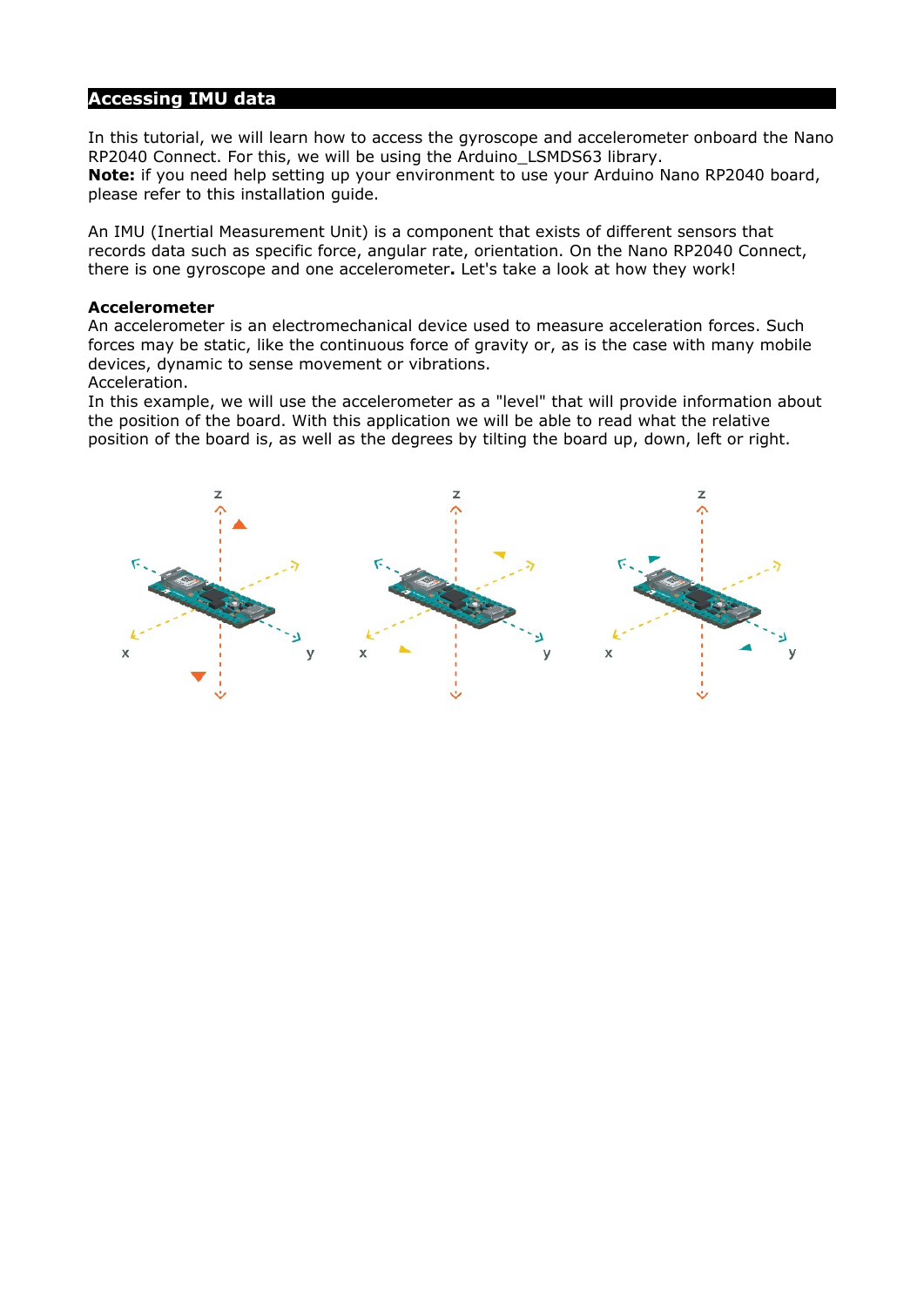#### **Gyroscope**

A gyroscope sensor is a device that can measure and maintain the orientation and angular velocity of an object. Gyroscopes are more advanced than accelerometers, as they can measure the tilt and lateral orientation of an object, whereas an accelerometer can only measure its linear motion.



Gyroscope sensors are also called "Angular Rate Sensors" or "Angular Velocity Sensors". Measured in degrees per second, angular velocity is the change in the rotational angle of the object per unit of time.

In this example, we will use the gyroscope as an indicator for the direction of the force that is applied to the board. This will be achieved by swiftly moving the board for an instant in four directions: forward, backward, to the left and to the right. The results will be visible through the Serial Monitor.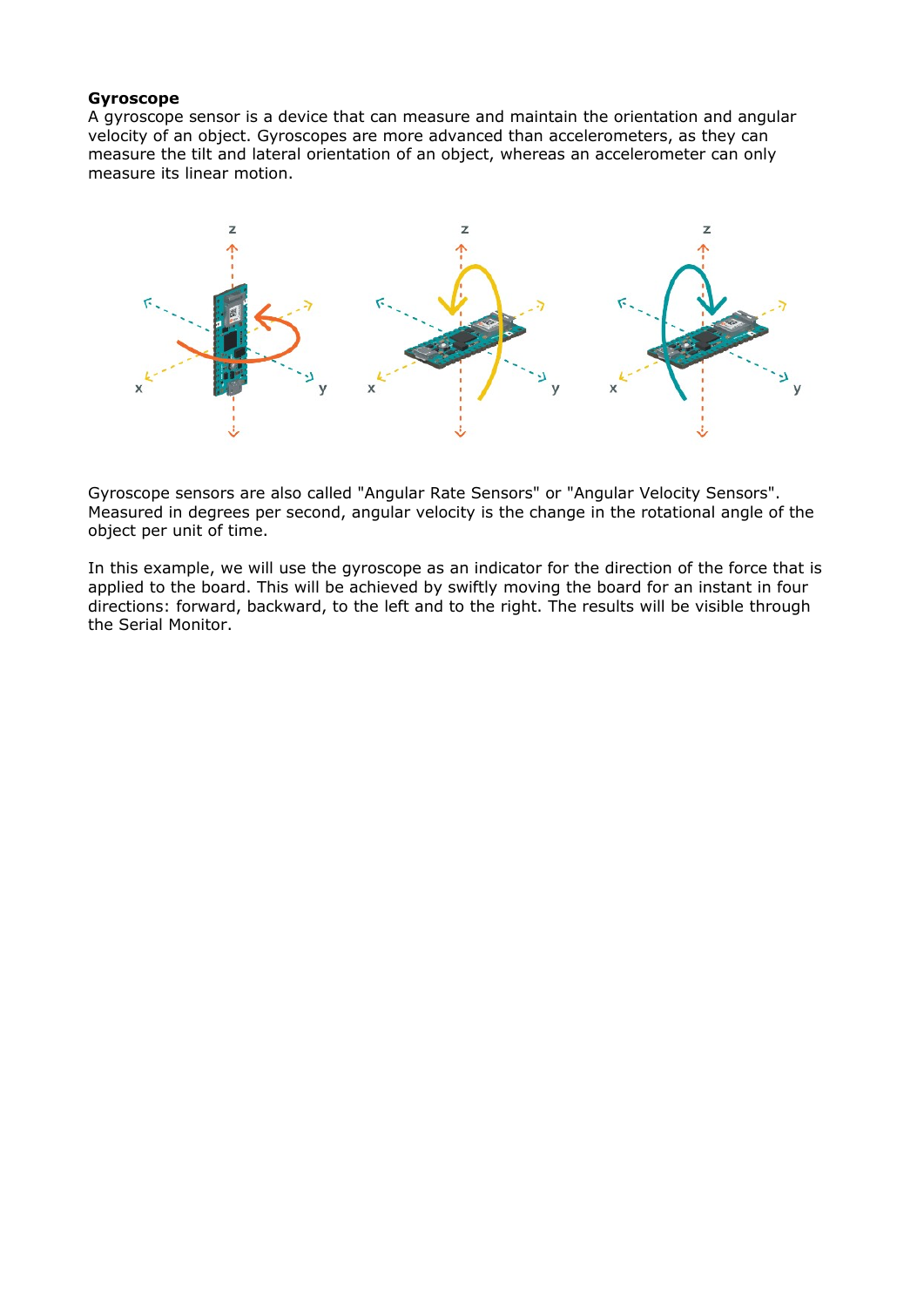#### **Programming the board**

We will now get to the programming part of this tutorial.

- 1. First, let's make sure we have the drivers installed. If we are using the Web Editor, we do not need to install anything. If we are using an offline editor, we need to install it manually. This can be done by navigating to  $Tools > Board > Board Manager...$ Here we need to look for the Arduino Mbed OS Nano Boards and install it.
- 2. Now, we need to install the libraries needed. If we are using the Web Editor, there is no need to install anything. If we are using an offline editor, simply go to  $T \circ 0.1$  s  $>$  Manage libraries.., and search for Arduino LSM6DS3 and install it.
- 3. We can now take a look at some of the core functions of this sketch:
	- IMU.begin() initializes the library.
	- IMU.accelerationSampleRate() reads the sampling rate in Hz.
	- IMU.accelerationAvailable() checks if there's data available from the IMU.
	- IMU. readAcceleration (Ax, Ay, Az) reads the accelerometer, and returns the value of the x y and z axis.
	- IMU.gyroscopeSampleRate() reads the sampling rate in Hz.
	- IMU.gyroscopeAvailable() checks if there's data available from the IMU.
	- IMU.readGyroscope(Gx, Gy, Gz) reads the accelerometer, and returns the value of the x y and z axis.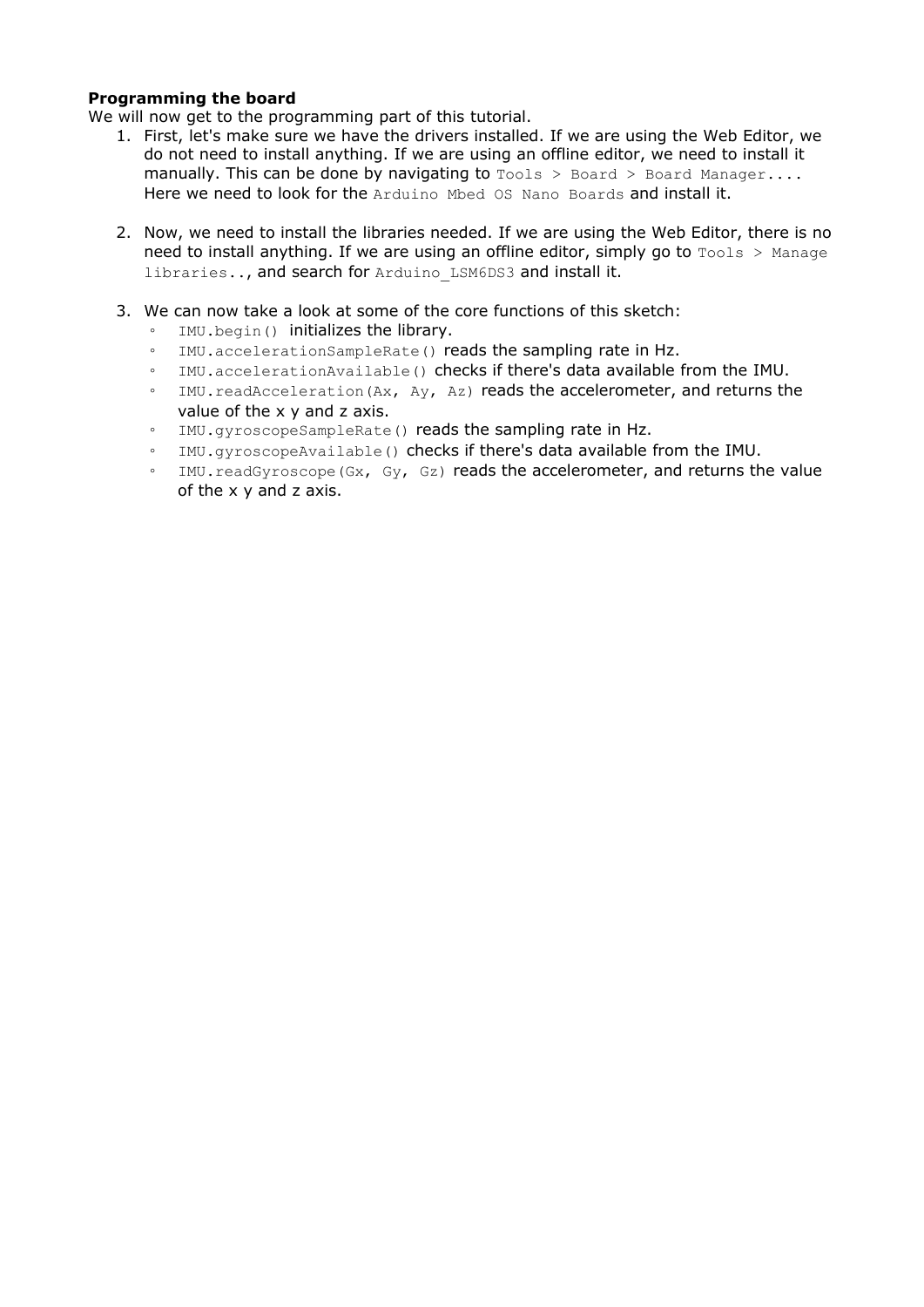The sketch can be found in the snippet below. Upload the sketch to the board.

```
#include <Arduino_LSM6DSOX.h>
float Ax, Ay, Az;
float Gx, Gy, Gz;
void setup() 
{
   Serial.begin(9600);
   while(!Serial);
   if (!IMU.begin()) 
   {
     Serial.println("Failed to initialize IMU!");
    while (1);
   }
   Serial.print("Accelerometer sample rate = ");
   Serial.print(IMU.accelerationSampleRate());
   Serial.println("Hz");
   Serial.println();
   Serial.print("Gyroscope sample rate = "); 
   Serial.print(IMU.gyroscopeSampleRate());
   Serial.println("Hz");
   Serial.println();
}
void loop() 
{
   if (IMU.accelerationAvailable()) 
   {
     IMU.readAcceleration(Ax, Ay, Az);
     Serial.println("Accelerometer data: ");
     Serial.print(Ax);
     Serial.print('\t');
     Serial.print(Ay);
     Serial.print('\t');
     Serial.println(Az);
     Serial.println();
   }
   if (IMU.gyroscopeAvailable()) 
   {
     IMU.readGyroscope(Gx, Gy, Gz);
    Serial.println("Gyroscope data: ");
     Serial.print(Gx);
     Serial.print('\t');
     Serial.print(Gy);
     Serial.print('\t');
     Serial.println(Gz);
     Serial.println();
   }
delay(500);
}
```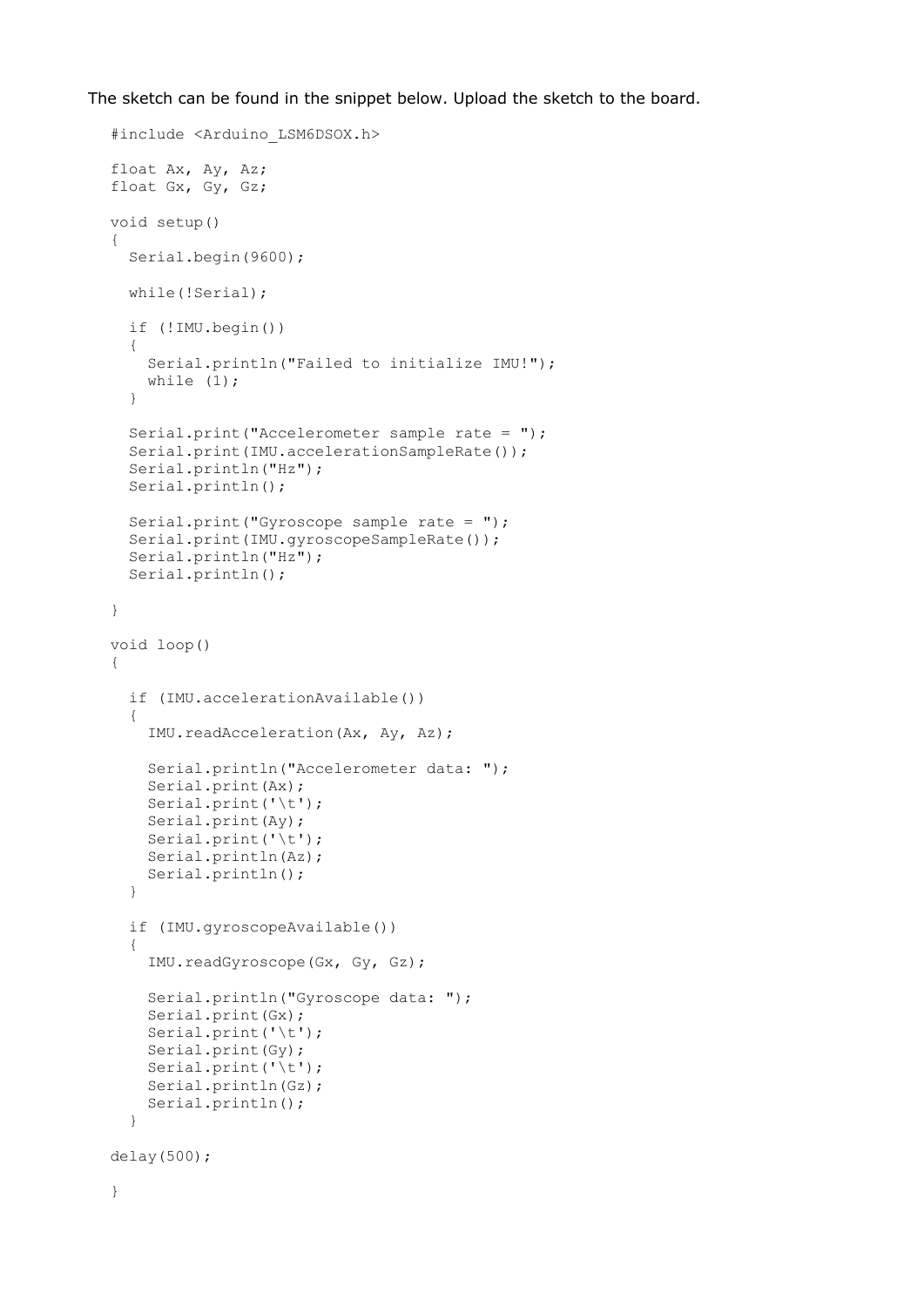## **Testing it out**

After successfully uploading the code to the board, we will need to open the Serial Monitor to initialize the program. Once we open it, data will start printing.



The data is being printed with an interval of 500 milliseconds. This can be adjusted by changing the line  $delag(500)$  at the bottom of the sketch.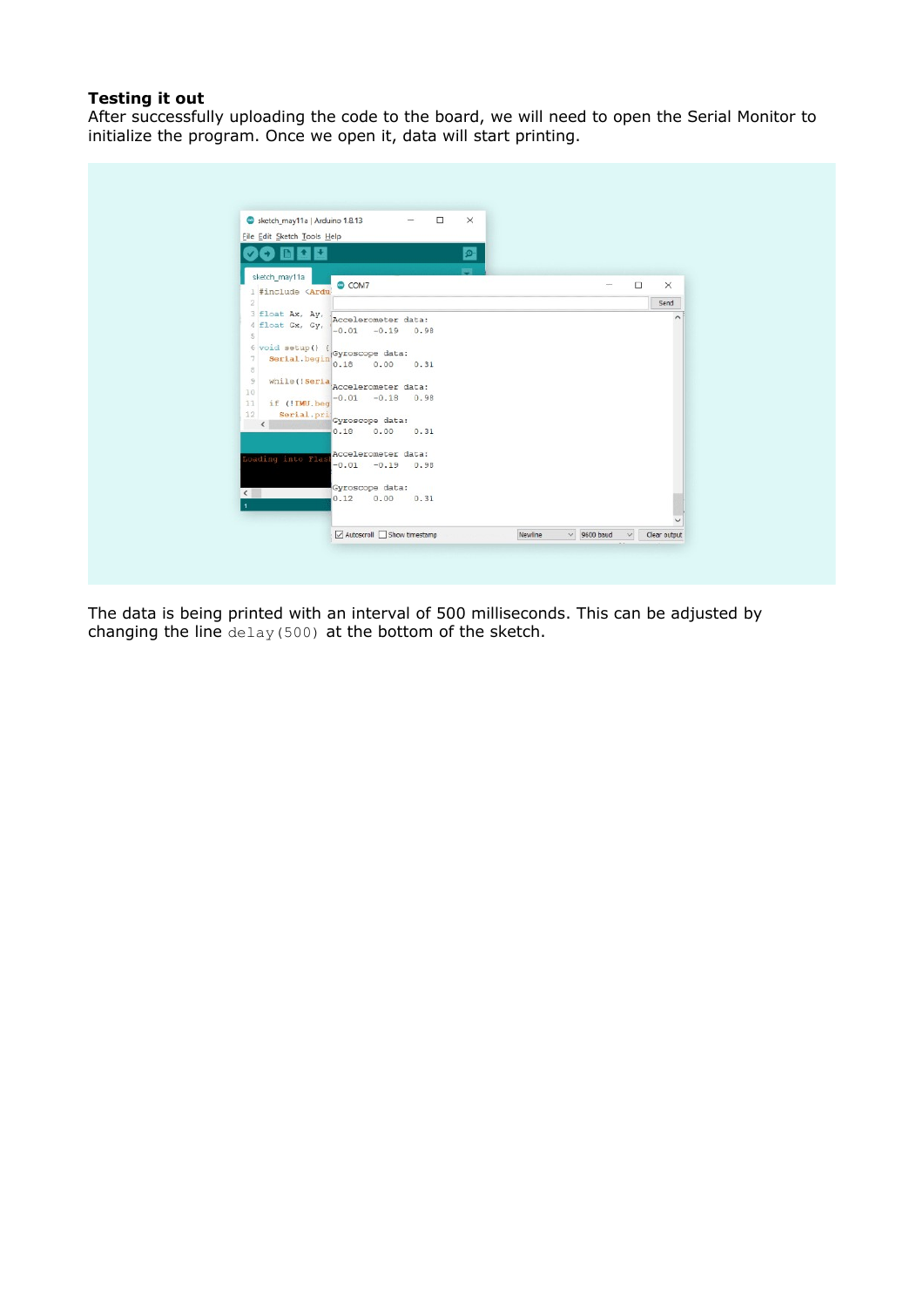#### **Using the IMU Machine Learning Core Features**

In addtion to measuring the raw movement daata, the IMU mounted on the Nano RP2040 Connect has a machine learning core. This allows to do advanced movement detection on the IMU itself. This frees the microcontroller from this task so it can do other things like sending data to a network, interacting with other sensors or operating actuators. By using the machine learning core specific activity patterns such as walking, jogging or biking can be recognized. The patterns that can be recoginzed by the IMU depend on the machine learning model that is used. In this tutorial we will focus on the pre-trained model that comes with the library. Let's take a look at how the IMU's smart features work!

#### **Programming the Board**

We will now get to the programming part of this tutorial.

- 1. First, let's make sure the drivers are installed. If you are using the Web Editor, you don't need to install anything. If you are using an offline editor, you need to install it manually. This can be done by navigating to  $Tools > Board > Board$  Manager.... Here you need to search for Arduino Mbed OS Nano Boards and install the package.
- 2. Now, you need to install the STM32duino X-NUCLEO-IKS01A3 library. If you are using an offline editor, simply go to  $Tools$  > Manage libraries.., and search for  $STM32duino$ X-NUCLEO-IKS01A3 and install it. If a dialog appears asking whether the dependent libraries should be installed comfirm this.
- 3. Once the library is installed open the example sketch X NUCLEO IKS01A3 LSM6DSOX MLC that comes with the library from the examples menu. You may need to check in the INCOMPATIBLE group.

We can now take a look at some of the core functions of this sketch:

- DEV\_I2C.begin() initializes the I2C communication with the IMU module.
- AccGyr.begin() initialized the accelerometer and the gyroscope.
- AccGyr.Enable\_X() enables the accelerometer.
- AccGyr.Enable G() enables the gyroscope sensor.
- attachInterrupt(INT 1, INT1Event cb, RISING) registers an interrupt callback for when the IMU interrupt pin is pulled high. This indicates that a motion type was detected.
- AccGyr.Get\_MLC\_Output(mlc\_out) reads the machine learning core output and saves the decision tree into an array variable.
- printMLCStatus (status) translates the number retrieved from the machine learning core into a human readable description of the detected activity type.

The machine learning model is stored in the lsm6dsox activity recognition for mobile.h file. The only thing that needs to be changed in the sketch is the pin mapping for the IMU interrupt pin at the beginning of the sketch. On the Nano RP2040 Connect it is on the GPIO pin 21 which can be referred to as INT\_IMU:

#define INT\_1 INT\_IMU

Once you changed that, upload the sketch to the board.